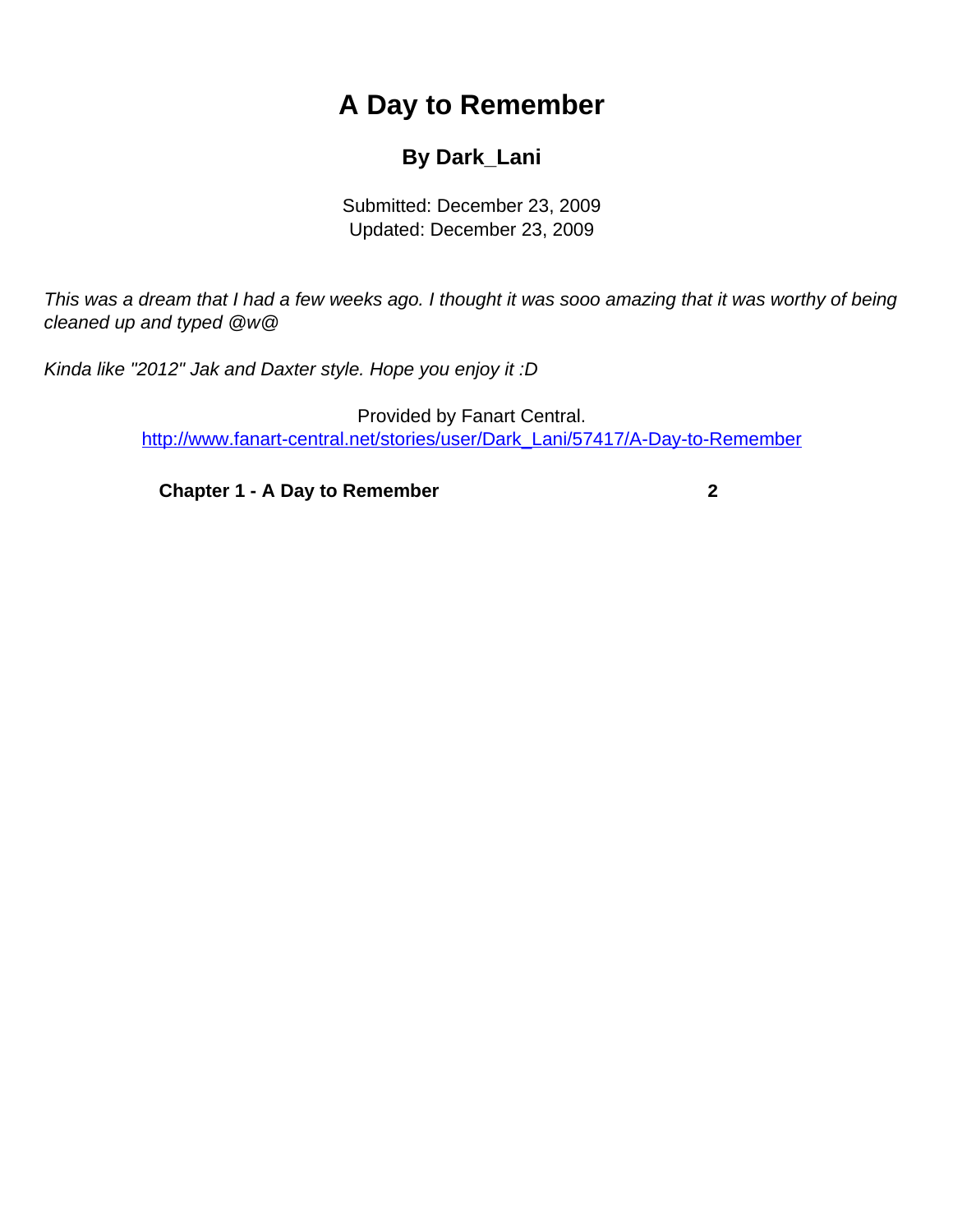## **1 - A Day to Remember**

<span id="page-1-0"></span>Balls of fire rained down from the cloudy red sky as the ground erupted in columns of dirt and rock. Nothing but destruction could be seen for miles.[br]

---[br]

"Are you ok?" Lani asked the dirty faced boy as they ducked down behind a boulder. He nodded in silence. Lani peered out over the rock checking to see if everything was safe to move on. She turned back to the kid. "You've done a great job holding out for this long. When the coast is clear, I'm going to need you to run as fast as you can ok? We're almost there."[br]

A small floating machine gun soared through the air over them scanning the area with its motion sensors.[br]

"Get down!" Lani said, pushing the kid's head down and shielding him as the gun began to fire. The bullets sent up fragments of rock and covered them in dust and dirt. Lani felt a sudden stinging in her left hand as the bullets struck her, the warm crimson liquid flowing down her arm. She bared the pain to keep the kid from getting injured as well. A cloud of dust encompassed them causing the gun to lose sight of its target. [br]

It flew off into the distance, leaving the two behind. Lani grabbed the kid's hand and broke into a run as bullets showered down on them again. [br]

In the distance was a little broken down house. Someone ran out of the building and hid out of sight behind a rock. Lani, with the kid trailing not far behind her dropped down behind a nearby rock.[br] "Take this kid and keep him safe." Lani said to them hastily. "I'll lead them away from here and find Jak." [br]

Lani ran back out into the open, the machine guns firing not far behind her. [br]

---[br]

Reaching her destination, Lani dived down behind a metal panel out of fire and turned to Jak.[br] "What are we going to do?" Lani asked. "Who knows how much time we have left before they claim this world?"[br]

"I'll take care of it." Jak said. "You go back and save the others."[br]

"But Jak…?" Lani looked up at him in fear but he only smiled back at her.[br]

"The others are counting on us." He said to her. "I'll be fine, don't worry."[br] ---[br]

Lani drove the large rescue vehicle around the ruins, loading up everyone from the Freedom League she could find. She counted eleven, wondering what became of the rest of the Haven City soldiers.[br] "There are about 30 other citizens still out there." Torn said to her. "Do you think you could find them all and get them to safety before those things come back?" [br]

"I'll do my best." Lani replied. She climbed out of the rescue vehicle as Torn took the controls and flew off. She ran across docking area in search of another rescue vehicle before driving back into town. [br] ---[br]

Lani finally gathered the remaining people in the docking area and brought forward multiple escape vehicles. Some of them were more beat up then others, and the people's faces screwed up in disgust at the sight of them. Once they were ready for boarding, Lani helped the children and older people on first.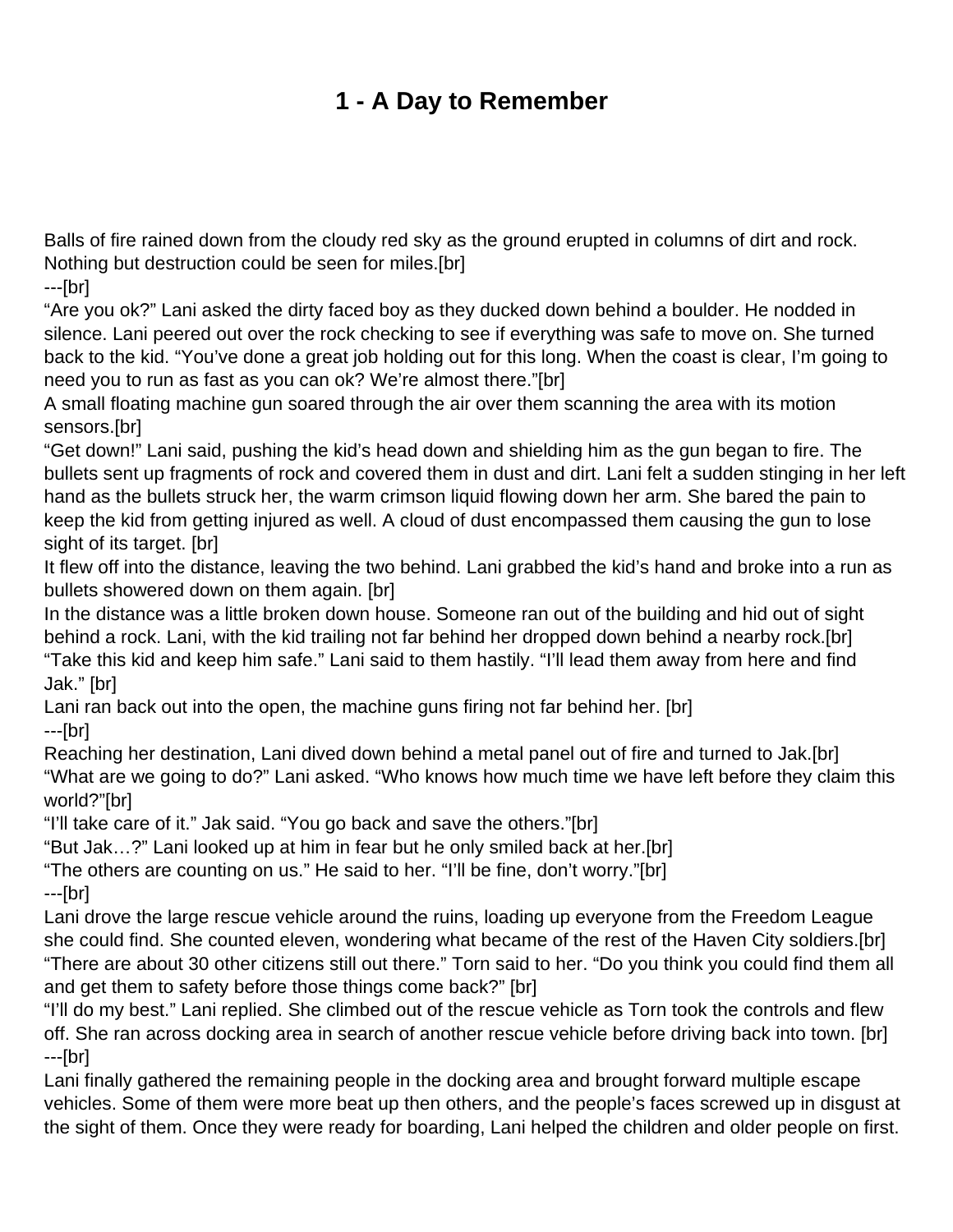[br]

"I'm sure the rest of you are capable of strapping yourselves in." she said to the remaining few. "We need to hurry though."[br]

The rest stood in silence, staring at the vehicles. Lani realized they were comparing them before gathering around the newest one, pushing each other to get in. There wasn't enough room for all of them. [br]

"You have got to be kidding me…" Lani muttered to herself. [br]

There was a loud siren ringing off into the distance, the sky deepening in color. Lani knew it was coming back. [br]

"Does it really matter which one looks the best?!" Lani yelled at them, frustrated. "Unless you all want to die, I suggest you just get into the vehicles now before the planet blows up! God people are so stupid…"[br]

She ran back to her own vehicle as the rest of the people clambered into the remaining seats.[br] "Come on…" she muttered to herself as she watched them strap themselves in. Once the last one had secured themselves, Lani pressed the autopilot button and the escape vehicles took flight. She slammed her foot on the gas and sped off into what was left of the city.[br]

Cutting close corners, Lani drove at full speed through the deserted streets. The smell of burnt rubber lingered in the air as she avoided fallen pipes and metal panels.[br]

---[br]

Catching air off of a ledge, another vehicle zoomed by with a large alien machine flying closely behind. She landed on the road behind them and pulled a medium sized red crystal out of her backpack and placed it in a special chamber in her vehicle. It closed, securing the crystal and raised the turret. Once it powered up, she began firing at the machine, a ray of energy emitting from the crystal. It hit the robot but it never stopped, determined to catch up with Jak.[br]

Lani kept her target in sight as she blasted it with the energy from the crystal, but it was useless. It seemed completely ineffective as the robot raged on. Jak was at top speed as it closed in on him.[br] He rounded a corner but before the machine could follow, Lani sent another blast of energy at it. The force pushed the robot off track and into a nearby wall. She increased her speed and followed after Jak, leaving the enemy behind.[br]

---[br]

They approached an open space atop the tower overlooking the vast destruction and pulled to a stop. [br]

"Where is it?" he asked hopping out of his vehicle and approaching Lani. "We don't have much time."[br]

Jak pulled out an arm plate that was created to support the power of the crystal, having been retrieved on a previous excursion. Lani strapped it to her arm and placed the red crystal in, channeling her Eco through it, but nothing happened.[br]

"Come on, come on!" she yelled at it as the enemy robot rose before them, loose wires sparking but the crystal remained inactive. "Screw it…This is why you're the hero."[br]

Lani tossed the crystal to Jak. Caught off guard by her sudden actions, the crystal slipped out of his hands and slid across the platform. [br]

"Quick, Dax grab it!" Jak said as the crystal got lodged under another platform. Daxter jumped off his shoulder and chased after it as fast as he could, the robot hovering before them, its large eye scanning its targets as its laser began to charge. Jak turned back to Lani. "Why did you—"[br]

"Come here." Lani said suddenly, pulling him by the arm.[br]

"What?" Jak asked confused.[br]

"Come here."[br]